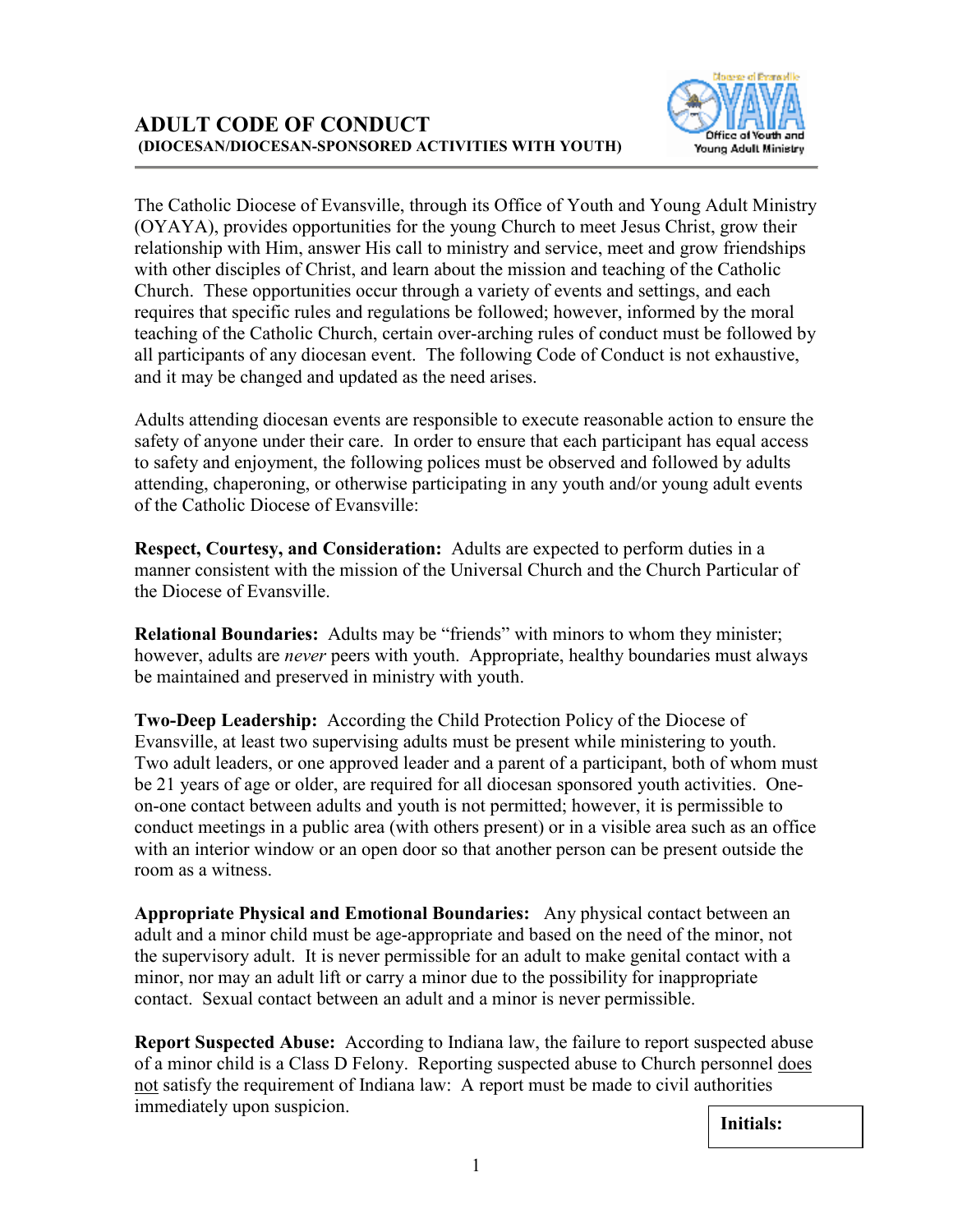**Cooperation in Investigations of Abuse:** Adults attending or participating in an event where an allegation of abuse has been made are required to offer full cooperation in any resulting investigation.

**Available and Visible:** Adults attending or participating in diocesan events are required to be available and visible for the duration of the event. Adults are responsible for enforcing rules, and taking control of any situation which participating minors are unable to safely control themselves. This includes all youth participants, not merely those in the adult's group. Adults are required to enforce the Diocesan Youth Code of Conduct and Adult Code of Conduct and to set a good moral example. Adults attending or participating in diocesan events are required to notify the appropriate supervisor/coordinator of any violations of the codes.

**Care for Personal Property:** If someone breaks or damages the property of another, it is the responsibility of the witnessing adult to report this to an authorized diocesan representative. Each school/parish/program assumes full responsibility for any damage done by their members at a program site/event. It is the responsibility of the Youth Minister or adult chaperones to make sure their youth are aware of this assumption of risk.

**Use of Cellular Phones and Other Electronic Equipment:** Cell phones, pagers, iPods (or other personal music device), personal/tablet computers, handheld games, etc. are to be turned off or be set to silent and/or vibrate modes during liturgy, prayer, talks, and/or any other activity where such devices may distract participants. Multiple violations of this article will result in an adult surrendering their phone/electronic device during the remainder of the youth event. Failure to do so will result in the adult being dismissed from the event. The adult will assume all transportation and hotel costs resulting from this dismissal, and, further, they will reimburse the Diocese of Evansville for any charges, penalties, or expenses resulting there from.

**Respect for the Rights of Others:** Adults attending or participating in diocesan events are expected to be cooperative and to act in a manner that will promote a good reputation for the program, school, parish, and/or diocese. Behavior must seek to be in accordance with the moral teaching of the Church.

**Report Violations of the Codes of Conduct:** Upon becoming aware of any violation of either the Youth Code of Conduct or the Adult Code of Conduct, adults attending or participating in any diocesan event are required to report the violations to the appointed official of the Diocese of Evansville. Locating and reporting violations is the full responsibility of all adult participants/attendees.

**Prohibition of Personal Use of Alcohol or Illegal Drugs:** While acting as a participant, attendee, chaperone, Youth Minister, or volunteer, adults may not use, possess, or be under the influence of, any alcoholic beverage or any illegal drug. It is a violation of this policy to consume alcoholic beverages over the course of any youth event, even when youth are not present (e.g., visiting a hotel bar after youth have gone to their rooms for the evening, etc.). In addition, adults are prohibited, while acting as a participant, attendee, chaperone,

**Initials:**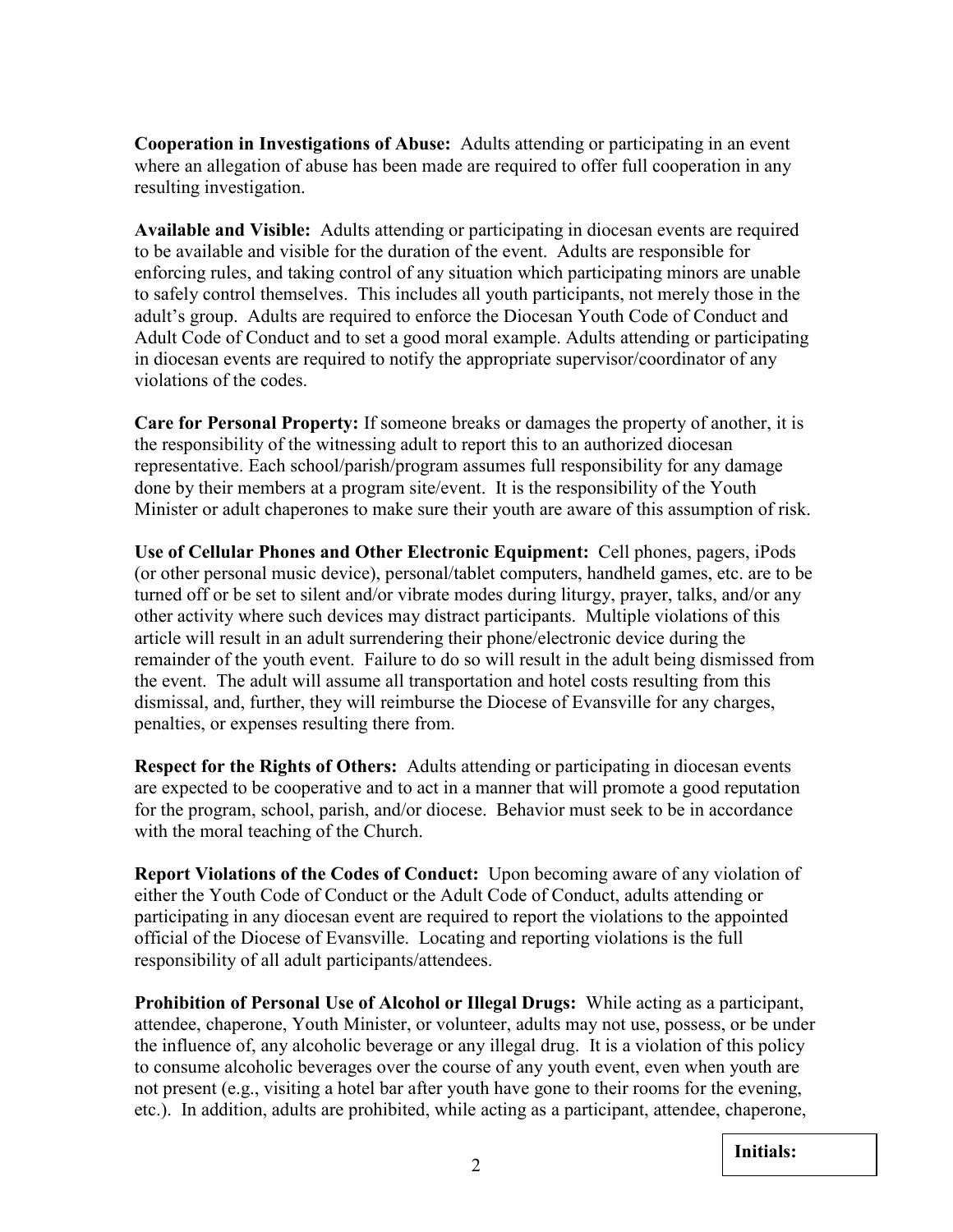Youth Minister, or volunteer, from using any legal or illegal drug that may negatively alter their mood or impair their ability to fulfill their duties in either ordinary or emergency situations. Failure to observe this policy will result in the adult being dismissed from the event. The adult will assume all transportation and hotel costs resulting from this dismissal, and, further, they will reimburse the Diocese of Evansville for any charges, penalties, or expenses resulting there from.

**Prohibition of the Possession of Firearms or Weapons:** While acting as a participant, attendee, chaperone, Youth Minister, or volunteer, adults may not have in their possession any weapon, whether or not said adult holds a legal permit to do so. The above prohibition applies, but is not limited to, the following: Guns, knives, "Mace" (or any variety of impairment spray), "Taser" (or any variety of "stun" weapon), or any weapon used for personal protection purposes. Active law enforcement officers who are required by law to carry a weapon may be exempt from this provision provided they have notified the Director of the Office of Youth and Young Adult Ministry at least twenty-four (24) hours prior to attending the event. Those authorized law enforcement officers must guarantee that the weapon will be secured against access by another person at all times during the event.

**Prohibition Against the Allowance of Illegal Activity of Minors:** While acting as a participant, attendee, chaperone, Youth Minister, or volunteer, adults may not allow any minor to use any alcoholic beverage, tobacco, or illegal drugs. Neither will adults provide anything prohibited by law to anyone in their care. Medications of any kind may be administered to minors only with written parental/guardian permission, and these medications must be disclosed on the Diocesan Waiver/Permission Form prior to the event. Adults may not administer any drug to minors, including over-the-counter medicines (e.g., pain killers, allergy medicines, etc.).

**Prohibition of Sexually Explicit or Morally Inappropriate Materials:** While acting as a participant, attendee, chaperone, Youth Minister, or volunteer, adults may not possess any sexually-explicit or morally objectionable material. Such materials include, but are not limited to: Magazines, videos, films, recordings (audio or video), computer software, computer games, or printed material. Further, adults will not engage with minors in topics of conversation or discussion, vocabulary or any other form of personal interaction or entertainment that could not reasonably be used in the presence of parents or other responsible adults. Sexually oriented conversations with anyone, except in the context of sharing the Church's teaching on human sexuality, are prohibited.

**Gifts:** Adults known to minors only through a ministerial relationship will not accept expensive gifts from minors or their parent/guardian without prior written approval from the pastor, youth minister, diocesan director, or authorized diocesan representative. Neither will adults give expensive gifts to minors without prior written approval from the parent/guardian and the pastor or administrator. Small gifts or privileges are not to be given to minors without the presumed knowledge and permission of a parent/guardian.

**Initials:**